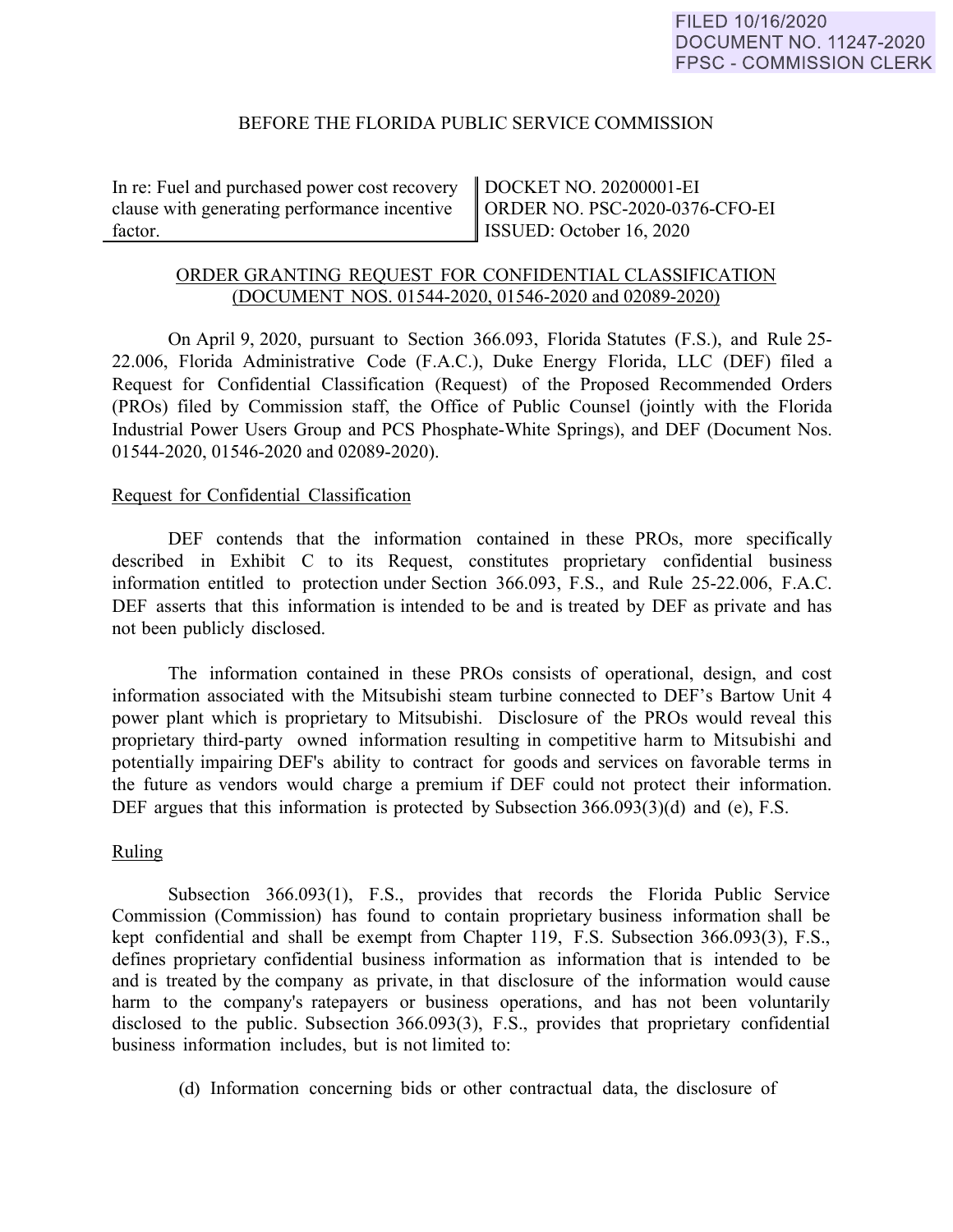which would impair the efforts of the public utility or its affiliates to contract for goods or services on favorable terms.

(e) Information relating to competitive interests, the disclosure of which would impair the competitive business of the provider of the information.

 Upon review, it appears the information and data provided in this request satisfies the criteria set forth in Subsection 366.093(3), F.S., for classification as proprietary confidential business information. The pricing terms in vendor and  $3<sup>rd</sup>$  party contracts appear to be "information concerning bids or other contractual data, the disclosure of which would impair the efforts of the public utility or its affiliates to contract for goods or services on favorable terms" and "information relating to competitive interests, the disclosure of which would impair the competitive business of the provider of the information." Thus the information identified in Document Nos. 01544-2020, 01546-2020, and 02089-2020 shall be granted confidential classification.

Pursuant to Subsection 366.093(4), F.S., the information for which confidential classification is granted herein shall remain protected from disclosure for a period of up to 18 months from the date of issuance of this Order. At the conclusion of the 18-month period, the confidential information will no longer be exempt from Section 119.07(1), F.S., unless DEF or another affected person shows, and the Commission finds, that the records continue to contain proprietary confidential business information.

Based on the foregoing, it is hereby

ORDERED by Commissioner Andrew Giles Fay, as Prehearing Officer, that Duke Energy Florida, LLC's Request for Confidential Classification of Document Nos. 01544-2020, 01546-2020 and 02089-2020, is granted, as set forth herein. It is further

ORDERED that the information in Document Nos. 01544-2020, 01546-2020 and 02089-2020, for which confidential classification has been granted, shall remain protected from disclosure for a period of up to 18 months from the date of issuance of this Order. It is further

 ORDERED that this Order shall be the only notification by the Commission to the parties of the date of declassification of the materials discussed herein.